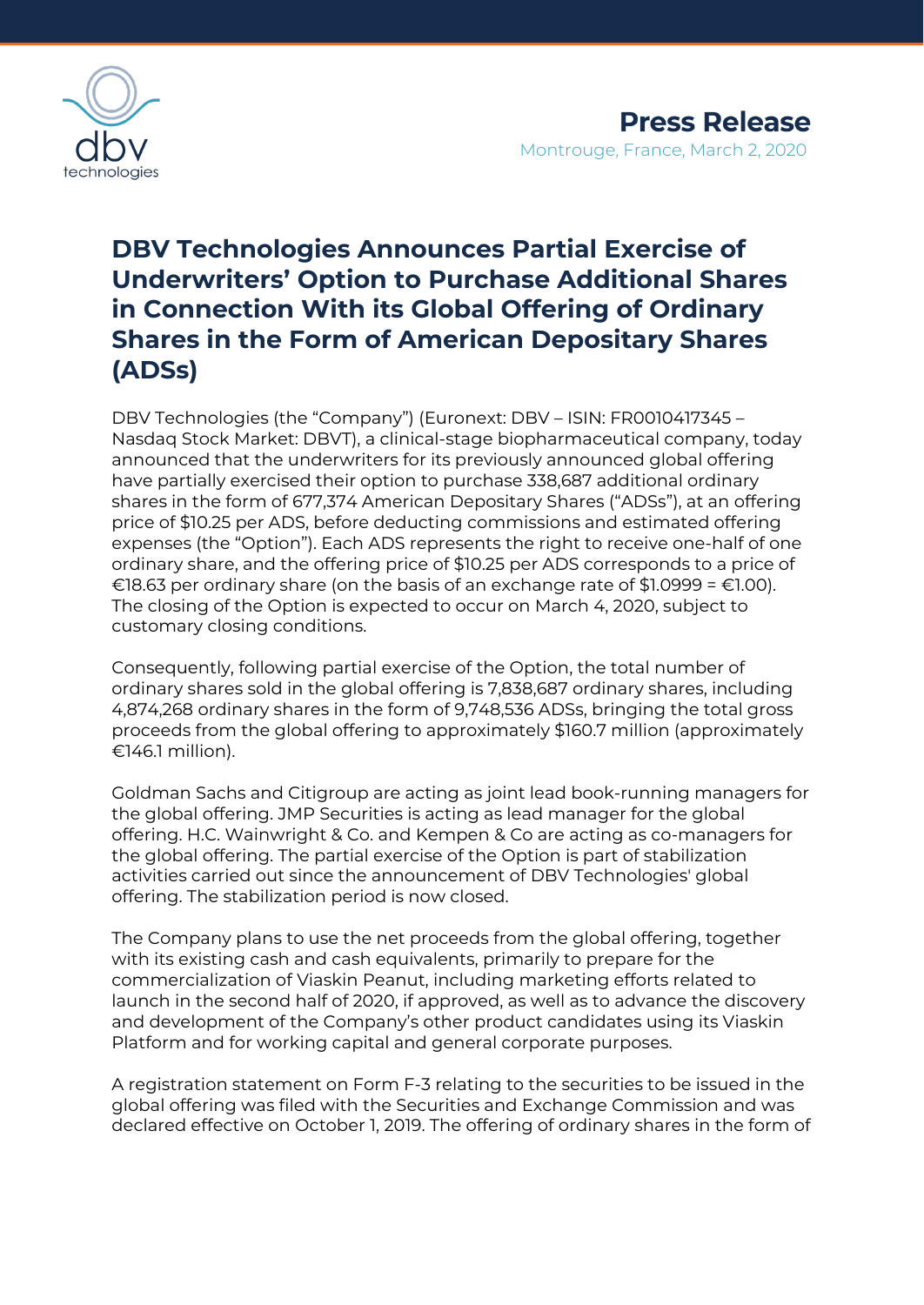

ADSs was made only by means of a written prospectus and prospectus supplement that form a part of the registration statement, as well as a free writing prospectus related to the global offering. A free writing prospectus and a final prospectus supplement and accompanying prospectus relating to and describing the terms and conditions of the offering were filed with the Securities and Exchange Commission and are available on the Securities and Exchange Commission's website at www.sec.gov. Copies of the final prospectus supplement and accompanying prospectus may also be obtained for free from: Goldman Sachs, Attention: Prospectus Department, 200 West Street, New York, NY 10282, via telephone: +1 866-471-2526, facsimile: +1 212-902-9316 or via email: prospectusgroup-ny@ny.email.gs.com; or Citigroup, c/o Broadridge Financial Solutions, 1155 Long Island Avenue, Edgewood, New York, 11717 or via telephone: +1 800-831-9146.

Application was made to list the new ordinary shares to be issued pursuant to the global offering on the regulated market of Euronext Paris pursuant to a listing prospectus approved by the *Autorité des Marchés Financiers* ("**AMF**") on January 30, 2020 under number 20-023 comprising (i) the 2018 universal registration document filed with the AMF on October 9, 2019 (*document d'enregistrement universel*) under number D. 19-0889, as completed by an amendment to such universal registration document, filed with the AMF on January 30, 2020 under number D.19-0889-A01, and (ii) a Securities Note (*Note d'opération*), including (iii) a summary of the prospectus. Copies of the Company's 2018 universal registration document, as amended, are available free of charge at the Company's head office located at: 177-181 avenue Pierre Brossolette – 92120 Montrouge – France. The listing prospectus is available on the AMF's website at www.amf-france.org.

\* \* \*

## About DBV Technologies

DBV Technologies is developing Viaskin®, an investigational proprietary technology platform with broad potential applications in immunotherapy. Viaskin is based on epicutaneous immunotherapy, or EPIT™, DBV's method of delivering biologically active compounds to the immune system through intact skin. With this new class of non-invasive product candidates, the Company is dedicated to safely transforming the care of food allergic patients. DBV's food allergies programs include ongoing clinical trials of Viaskin Peanut and Viaskin Milk, and preclinical development of Viaskin Egg. DBV is also pursuing a human proof-of-concept clinical trial of Viaskin Milk for the treatment of Eosinophilic Esophagitis, and exploring potential applications of its platform in vaccines and other immune diseases. DBV Technologies has global headquarters in Montrouge, France and offices in Bagneux, France, and North American operations in Summit, NJ and New York, NY. The Company's ordinary shares are traded on segment B of Euronext Paris (Ticker: DBV, ISIN code: FR0010417345), part of the SBF120 index, and the Company's ADSs (each representing one-half of one ordinary share) are traded on the Nasdaq Global Select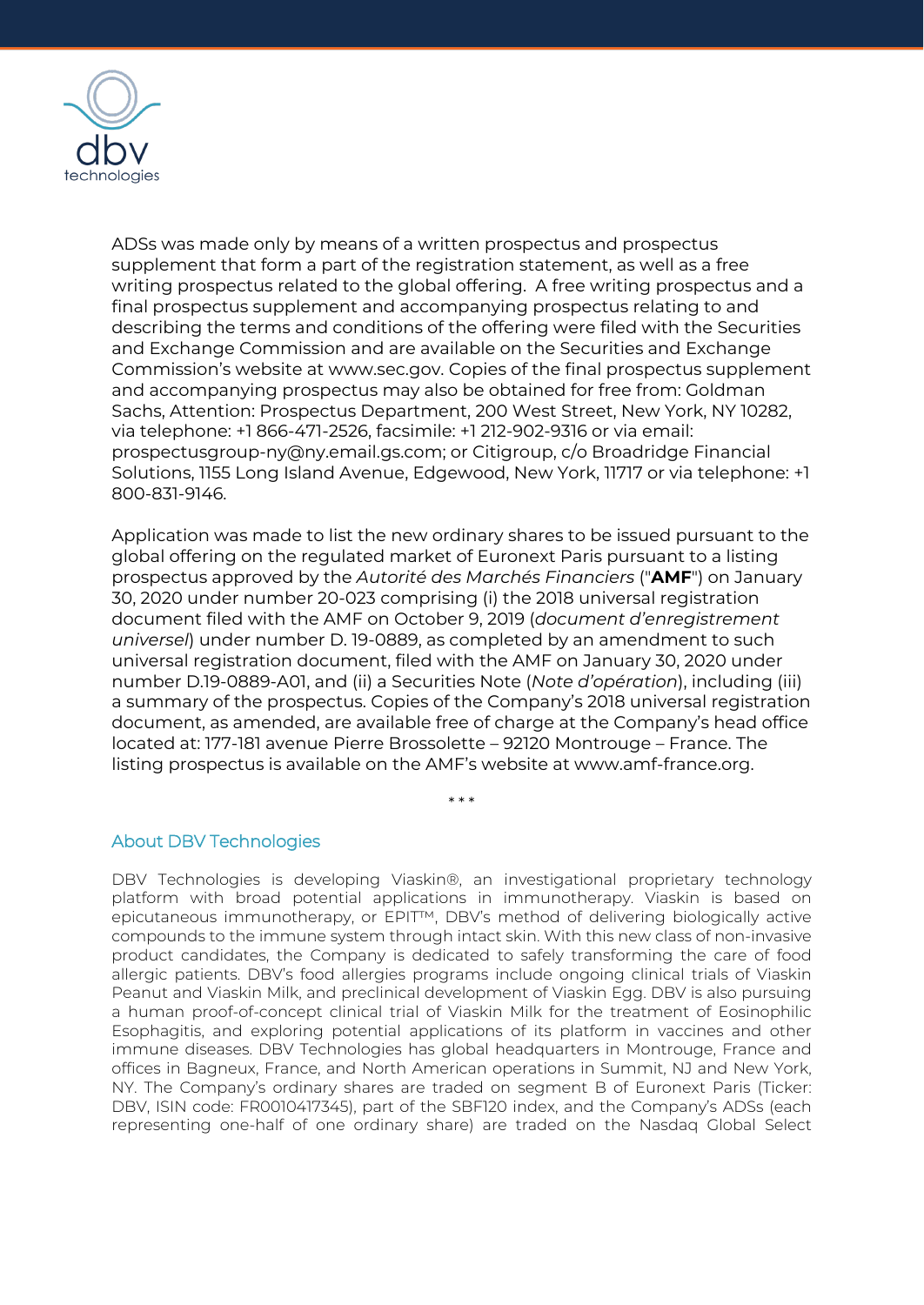

Market (Ticker: DBVT).

#### Forward Looking Statements

This press release contains forward-looking statements, including statements about the expected closing of the Option and the anticipated use of proceeds from the global offering. These forward-looking statements are not promises or guarantees and involve substantial risks and uncertainties. Factors that could cause actual results to differ materially from those described or projected herein include risk associated with uncertainties associated generally with research and development, clinical trials and related regulatory reviews and approvals. A further list and description of these risks, uncertainties and other risks can be found in the Company's regulatory filings with the French Autorité des Marchés Financiers and U.S. Securities and Exchange Commission, including in the Company's Annual Report on Form 20-F for the year ended December 31, 2018. Existing and prospective investors are cautioned not to place undue reliance on these forward-looking statements, which speak only as of the date hereof. The Company undertakes no obligation to update or revise forward-looking statements as a result of new information, future events or circumstances, or otherwise, except as required by law.

#### DBV Investor Relations Contact

Sara Blum Sherman Senior Director, Investor Relations & Strategy +1 212-271-0740 [sara.sherman@dbv-technologies.com](mailto:sara.sherman@dbv-technologies.com)

### DBV Media Contact

Joe Becker VP, Global Corporate Communications +1 646-650-3912 [joseph.becker@dbv-technologies.com](mailto:joseph.becker@dbv-technologies.com)

#### Disclaimers

This press release does not constitute an offer to sell nor a solicitation of an offer to buy, nor shall there be any sale of ordinary shares or ADSs in any state or jurisdiction in which such an offer, solicitation or sale would be unlawful prior to registration or qualification under the securities laws of any such state or jurisdiction.

The distribution of this document may, in certain jurisdictions, be restricted by local legislations. Persons into whose possession this document comes are required to inform themselves about and to observe any such potential local restrictions.

A French listing prospectus comprising (i) the 2018 universal registration document filed with the AMF on October 9, 2019 (*document d'enregistrement universel 2018*) under number D. 19-0889, as completed by an amendment to such universal registration document, filed with the AMF on January 30, 2020 under number D.19-0889-A01, and (ii) a Securities Note (*Note d'opération*), including a summary of the prospectus, filed with the AMF on January 30, 2020 under number 20-